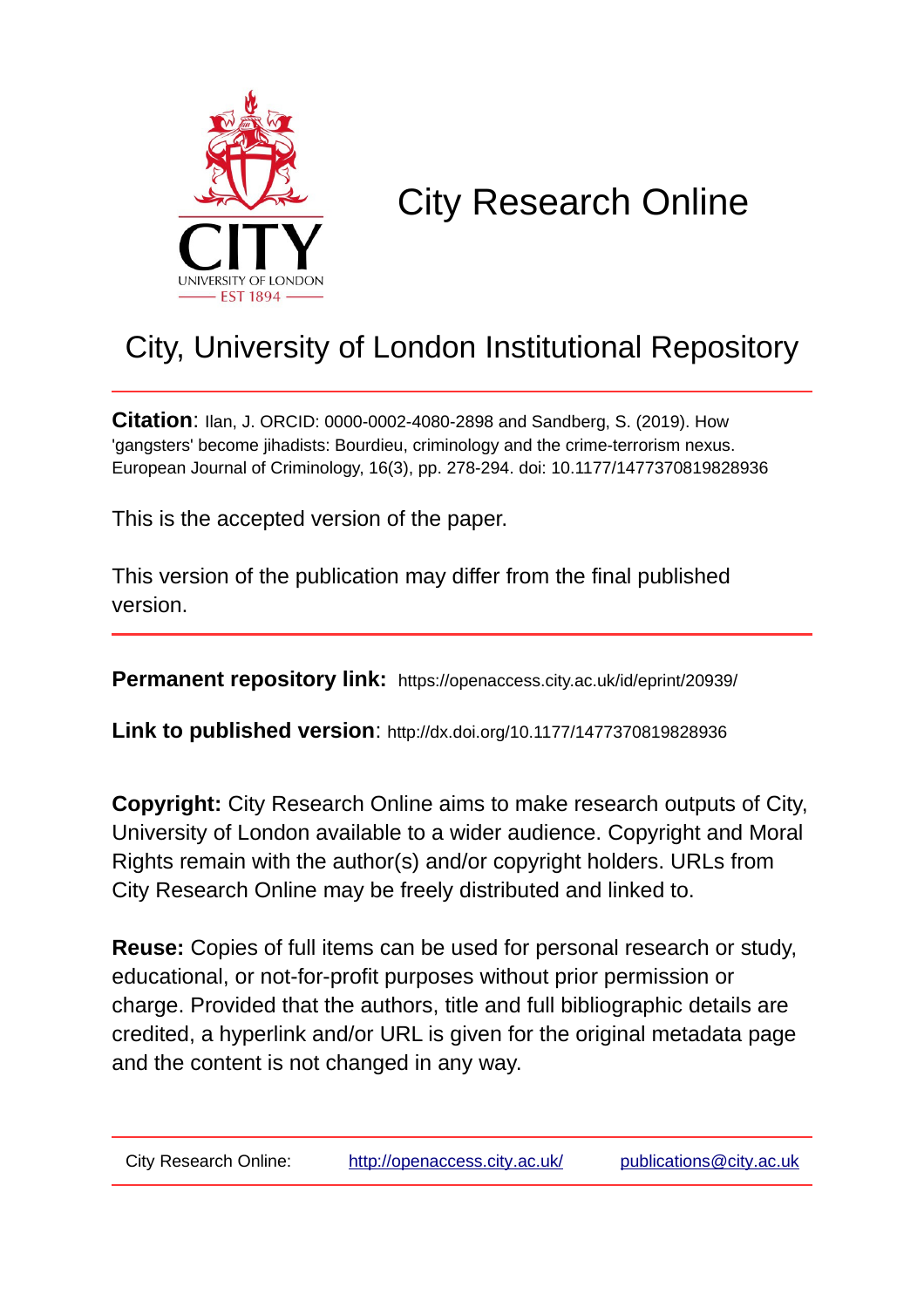# **How 'gangsters' become jihadists: Bourdieu, criminology and the crime-terrorism nexus**

**Jonathan Ilan, City, University of London;** 

#### **Sveinung Sandberg, University of Oslo**

**This is the accepted version of a paper that is published by Sage in the** *European Journal of Criminology*.

#### **Abstract**

A background in 'ordinary' crime, violence and drug use seems to characterize many European individuals recently involved in ISIS related jihadi-violence. With its long tradition of studying marginalized populations and street culture, criminology offers novel ways to theoretically explore these developments. In this paper, we demonstrate how Pierre Bourdieu's concepts of capital, habitus, and field allow for a nuanced analysis of how certain individuals move from street to politico-religious criminality. We show that 'investments' in street capital can be expended within the field of violent jihadism. We argue that an embodied street habitus supports continuities in attitudes and behaviours within different violent contexts, and furthermore that street social capital facilitates recruitment to violent jihadism. Finally, reflection is offered on resonances between street and jihadi fields. The paper explains how continuities in lifestyle can exist between the European city and Middle Eastern battleground.

# **Introduction**

In the small Norwegian town of Fredrikstad, three friends: Sammiulla Khan, Abo Edelbijev og Torleif Angel Sanchez Hammer (all born in 1991) travelled to Syria in 2013 and 2014. They had not shown any sign of religious commitment until a year before travelling. Rather they would hang out together to smoke hashish and play videogames. Meanwhile in the UK, Mohammed Emwazi (born 1988) was reported missing by his London-based family in August 2013 only to be identified again a year later in the much-circulated grisly murder video of US journalist James Foley. Dubbed by the media as 'Jihadi John', he featured in a number of similar videos, although his contested biography suggested an individual whose affinity at one time seemed to lie more with petty crime and street culture than militant violence. Far from alone in his terrorist endeavours, Emwazi was one of a number of young, marginalised British men from similar parts of London to fight and kill for ISIS.

These two cases are indicative of a more general trend in what Sageman (2006) describes as the 'third wave of jihadi terrorism': predominantly marginalized individuals, usually born and raised in Europe (as opposed to the expatriate intellectuals studying in the west that characterized the first two). There is evidence that street culture and the prison have become notable arenas for the recruitment of terrorists (Basra and Neumann, 2016). More heterogeneous, complex, fluid, partial and networked than pervious forms of radicalization, recruitment and organization, contemporary jihadism also relies heavily on the internet and social media (Brauchler 2004, Thompson 2011). Marginalized individuals always have been part of European jihadist networks (Nesser 2015), but it seems that the involvement of street criminals has been more pronounced in ISIS. The profiles of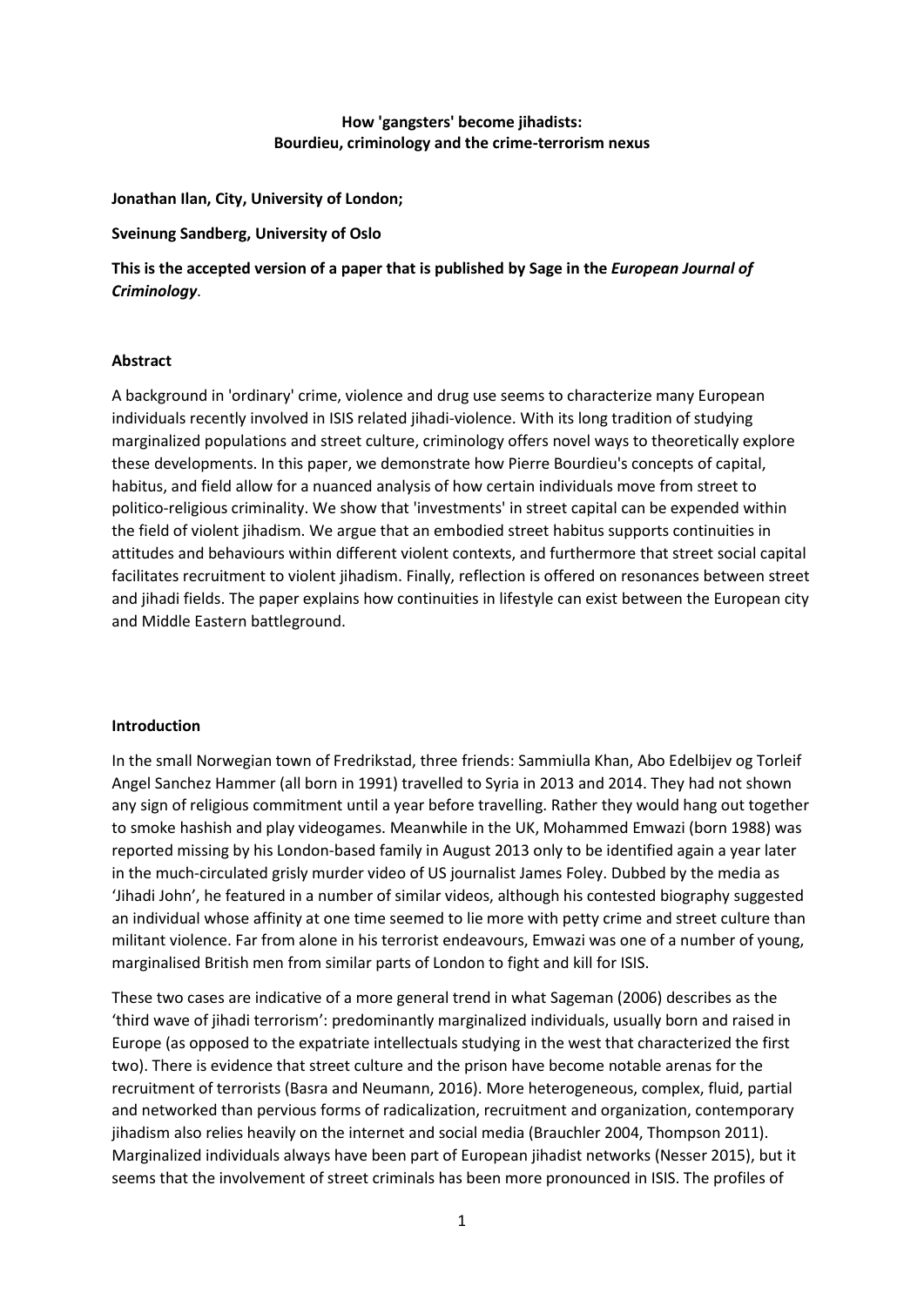terrorist attackers increasingly feature previous criminal records and more 'western' backgrounds, targets and cultural preferences (Sageman 2008; Hegghammer 2009; Rabasa and Benard 2014). Empirical research specifically exploring the links between street crime and contemporary terrorism is now emerging (see e.g. Lakhani 2018), providing impetus for the development of theoretical explanations to understand them. Drawing on the emerging perspective of Bourdieusian criminology, this paper provides one.

While the links between crime, street culture, and contemporary violent jihadism have been described in previous research (see Basra and Neumann 2016), few attempts have been made to explain them in relation to social theory. Drawing on case studies of the Norwegian and British individuals cited at the beginning of this paper, we examine how those who initially exhibit adherence to a hedonistic and materialist culture end up committing acts of violence ostensibly in the service of an ascetic and politico-religious ideology. We explain why such individuals retain forms of street practice and lingo even as they undertake violent jihad. Positioning these two cases as illustrative of wider trends in contemporary terrorism, we show how the concepts of street capital, street habitus, and street social capital in different ways explain the transition.

The aim is thus to develop a theoretical framework that accounts for both the role of politicoreligious cultures and varying kinds of marginalization involved in the process of becoming jihadi. In these efforts, we share a spirit with those scholarly works that depart from simplistic model of cognitive radicalisation and emphasize the existential emotions (Cottee and Hayward 2011) embodied transformations (Crone 2014) and fractured lives (Walklate and Mythen 2016) of contemporary western jihadists. However, rather than according a master status to issues of marginalization, ideology or aggression, the Bourdieuian account offered here provides a dynamic understanding that captures the fluidity of identity and ideological commitment, the durability of existing modes of being and the resonances between street and jihadi fields. The paper in this way makes a novel contribution to the terrorism literature, whilst expanding the scope for the application of Bourdieuian criminology.

# **From the street to jihad**

The *crime-terror nexus* describes the linkages between organised criminal groups and terrorists. Traditionally, it refers to terrorists using crime as a source of funding, and the partnership of organized criminal organizations and terrorist groups (Wang 2010). Basra, Neumann and Brunner (2016) describe a new development where the criminal and jihadi worlds increasingly merge, so that both kinds of group 'have come to recruit from the same pool of people, creating (often unintended) synergies and overlaps that have consequences for how individuals radicalise and operate' (Basra, Neumann and Brunner 2016: 3). This does not mean that such tendencies are entirely novel (see Kjøk and Lia 2001) nor that the radicalisation of street criminals and gangs is widespread (Decker and Pyrooz 2011). Sageman's (2007) characterization of third wave jihadi terrorism tends to refer more to notions of marginalization, culture and cool than street criminality. There is not the evidence to suggest that a great number of 'ordinary' street criminals are at risk of radicalization, rather a growing awareness that individuals who have become jihadists were once street criminals.

Bakker (2011: 8, see also 2006) reports that a fifth of the jihadi terrorists in Europe had previously been convicted before their arrest for terrorist offences, and numbers seem to have increased over the last five to six years. The Norwegian Police Security Service (PST 2016) studied a sample of 137 individuals suspected of being potential violent jihadists, from those frequenting extreme Islamist environments to others planning terror attacks or travelling to Syria to join ISIS. The relatively small group of women were generally law-abiding, but 68% of the men had been suspected, charged or sentenced for criminal acts prior to radicalization. Moreover, 43% were reported drug abusers, 42% had been involved in drug related crime and 46 % were charged with non-political violent offences.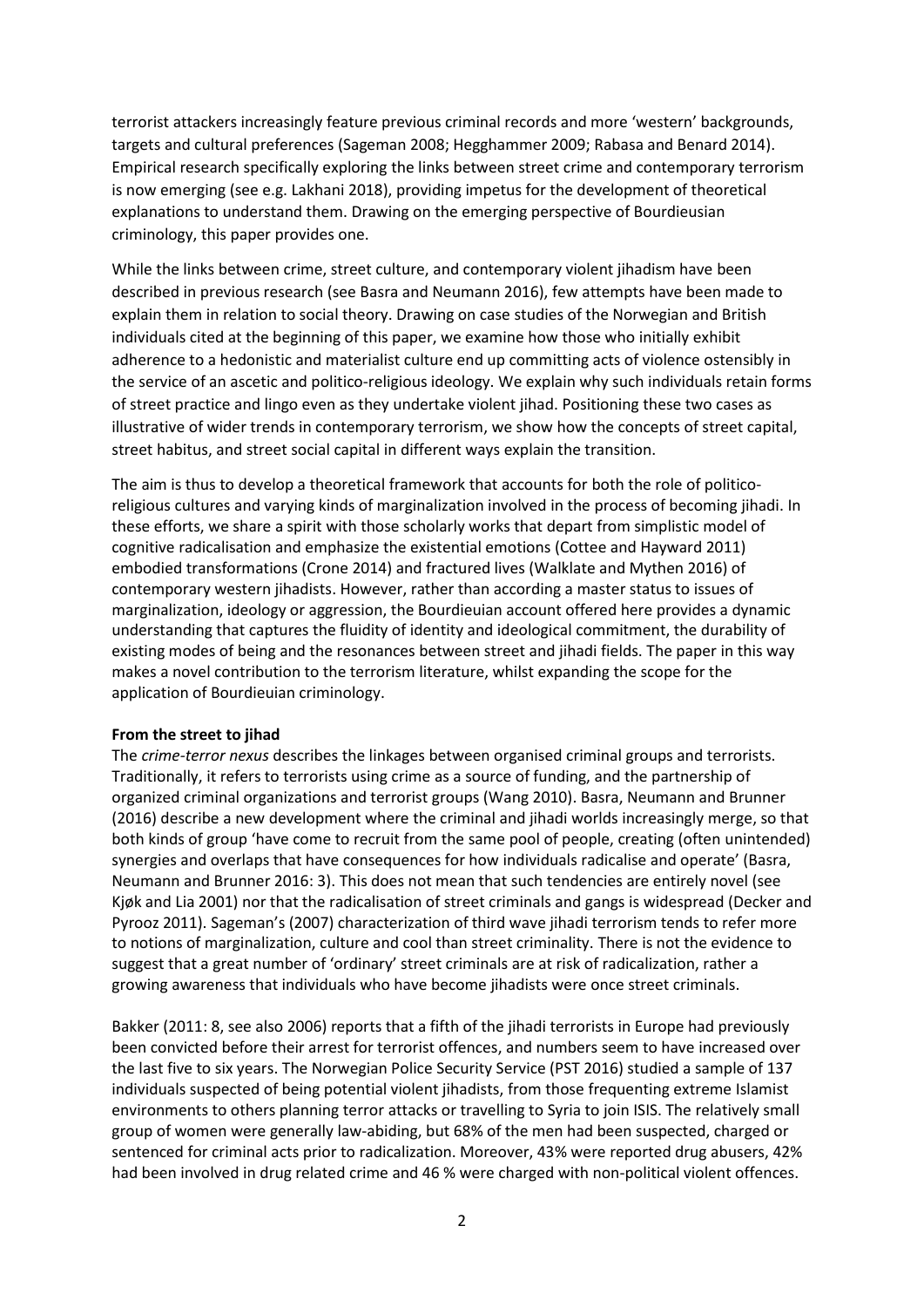There are similar numbers in Sweden where two out of three jihadi foreign fighters are reported to have been previously suspected for at least one crime (Rostami et al. 2018).

Although high these numbers are based on registered crime, so it can be assumed that they are under-estimates. There has been evidence to suggest that those second-generation immigrants who feel marginalised within their western countries of residence seek alternative fields of life in which to thrive (Cottee, 2011). This is reflected in Nesser's (2015) 'misfits' typology of jihadist terrorists in Europe. These he argues, display violent tendencies from early adolescence, often have a criminal and troubled background and do not perform well socially.

Hagedorn (2008) in his work on global 'gangsta culture' notes that what are referred to as 'terrorist groups' share many characteristics with criminal street gangs and paramilitary militias. He argues that the more general phenomenon of 'armed young men' engaging in destabilising forms of violence are a ubiquitous symptom of globalised, late-modern society and economics. The styles, tropes and attitudes associated with 'ordinary' street culture and criminality find expression in political conflicts and violence (Ilan, 2015). In relation to previous generations, hybrid militant and street subcultures were noted – with 'radical rudeboys' fusing the aesthetics of street culture with Islamist tendencies (Vidino 2010; Quarishi 2013). Political messages from an Islamist perspective have featured in the incongruous genre of rap music (see e.g. Lombard 2007), more usually recognised for representing the concerns and aspirations of marginalised western populations.

According to Basra, Neumann and Brunner (2016: 26), violent jihadism plays two different roles for street criminals. It can be a way to justify criminal activity, arguing that stealing or killing enemies in *dar al-harb* (the lands of war) is a form of jihad. Jihadism can also be something of a 'redemption narrative' for marginalised street criminals (Basra and Neumann, 2016: 28-9), sometimes part of genuine processes of religious conversion. This is said to be one of the factors that render prisons into fertile recruiting spaces. This stands in contrast to the notion of religious conversion as a conventionally redemptive force for change in the life of the criminal. Indeed, in Messerschmidt's (1997) analysis of the biography of Malcolm X, conversion to the Nation of Islam (which was followed later by conversion to 'conventional' Islam) was posited as a means by which the famous black activist could enact a respectable form of masculinity and transition from a life of hustling to one of righteousness. Such matters highlight the importance of disentangling conventional religiosity from practices of violent extremism.

# **Bourdieusian Criminology**

We argue that Bourdieusian Criminology can help make sense of how petty-street criminals from a conventional or convert Muslim background make the transition to violent jihadism. Emerging from a number of different studies, this developing perspective applies Pierre Bourdieu's (1977; 1984; 1990) 'thinking tools' of field, habitus and capital to understand how individuals respond to social structure in becoming criminal agents. Sandberg and Pedersen's (2011 see also Sandberg 2008a, 2008b) work began this contemporary movement in earnest, conceptualising street culture as a 'field' of social life and competition within which the marginalised strive for success, advantage and status through deploying the 'street capital' at their disposal. Bourdieusian criminology is finding applications in describing various kinds of street-criminal behaviour from ritualised violence (Fraser 2015) to drug selling in different countries and contexts (Grundetjern and Sandberg 2012; Fleetwood 2014; Moyle and Coomber 2016). It is also contributing to theoretical debates around the relationship between structural and individual factors in criminal aetiology (see Prieur 2018).

In Bourdieusian terms, the street field is conceptualised as a heterodox arena of social life – where conceptions of worth, value and legitimacy are different to those operating within mainstream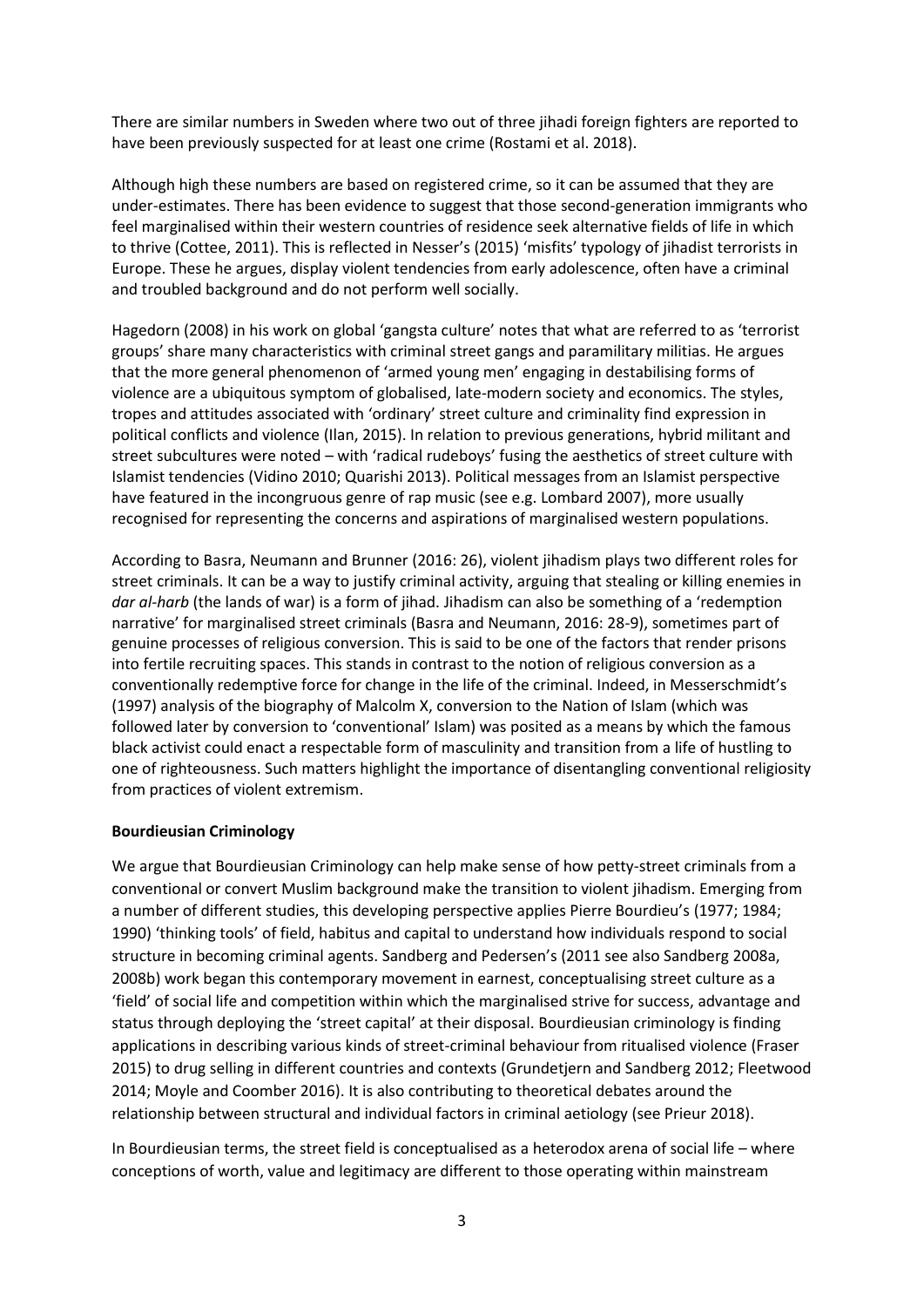fields. What advantages an individual in the street field will often devalue their position within orthodox fields of socio-economic life (Sandberg, 2008b: 157). Valuing inter-personal violence and a rugged demeanour bestows advantages in the world of street drug dealing but are arguably counterproductive in the legitimate employment market. Importantly, fields are delineated by the operation of state law-enforcement mechanisms and the everyday operation of the society/economy whereby particular demographic groups can be more excluded (through criminalisation and marginalisation) or included (see Shammas and Sandberg 2016).

The operation of social fields bisects with individual habitus – the accumulation of past experiences that orientates a person towards future events, a durable set of habits and acquired dispositions that shapes interpretations, actions and reactions. Habitus is created in an interplay between strategic agency and structures, but reproduced 'without any deliberate pursuit of coherence', or 'without any conscious concentration' (Bourdieu 1984: 170). Fraser (2013; 2015) set out how a 'street habitus' can emerge from experiences of poverty and marginalisation within specific contexts, in his research, young men on the socio-economic periphery of post-industrial Glasgow who participate in ritualised 'gang' violence during their teenage years. He notes that some of the same concerns around exhibiting a rugged, defiant masculinity can be observed amongst street cultures in other parts of the world, a phenomenon he discusses in terms of 'homologies of habitus' (Fraser, 2015).

Indeed, as imagery and ideas float between marginalised populations globally, there is greater impetus for street cultures to increasingly borrow from each other and increasingly appear similar (Ilan, 2015). People committed to street culture also engage in other social fields, for example through schooling and family life (Kalkan 2018).There would still be reason to expect that a strong street habitus, with a developed capacity for interpersonal violence, will be transferable between heterodox fields.

A key operational aspect of the habitus is the ways in which it orientates individuals to view their own characteristics and what they encounter around them as variously advantageous and disadvantageous. What Sandberg and Pedersen identified as 'street capital' (2011) are precisely those traits and resources that allow an individual to thrive within the street field: a capacity to engage in interpersonal violence, the ability to look 'right' (to have the mannerisms and style that communicate appropriate toughness), to deploy mental agility (or 'smarts') appropriately to get the best out of trades and interactions and to narrate their experiences and aspirations in the appropriate manner (see Sandberg and Fleetwood, 2016).

In addition, Ilan (2013) notes the importance of 'street social capital': the advantages that are available through networks of street cultural contacts. In his study, he demonstrated how the cultivation and expenditure of street social capital allowed individuals to form protective alliances with other groups of tough, young men and to find criminal markets in other parts of the city. Street capitals can be acquired and expended where the habitus orientates an individual to *feel* this is the appropriate course of action. The process of growing older and changing life-stages can prompt individuals to invest in different forms of capital acquisition and expenditure (Barry, 2006), explaining how some individuals 'age out' of crime as they gain opportunities to cultivate and expend different capitals in the mainstream fields of employment and independent domestic life. Whether overt and observable, or internal and identity-related, events and changes in circumstances demonstrably have the power to reorder how individuals accumulate and expend capitals.

A Bourdiusian framework can prove helpful for research on political and religious radicalization because it merges economic and cultural explanations (Bourdieu 1990). It can thus provide a more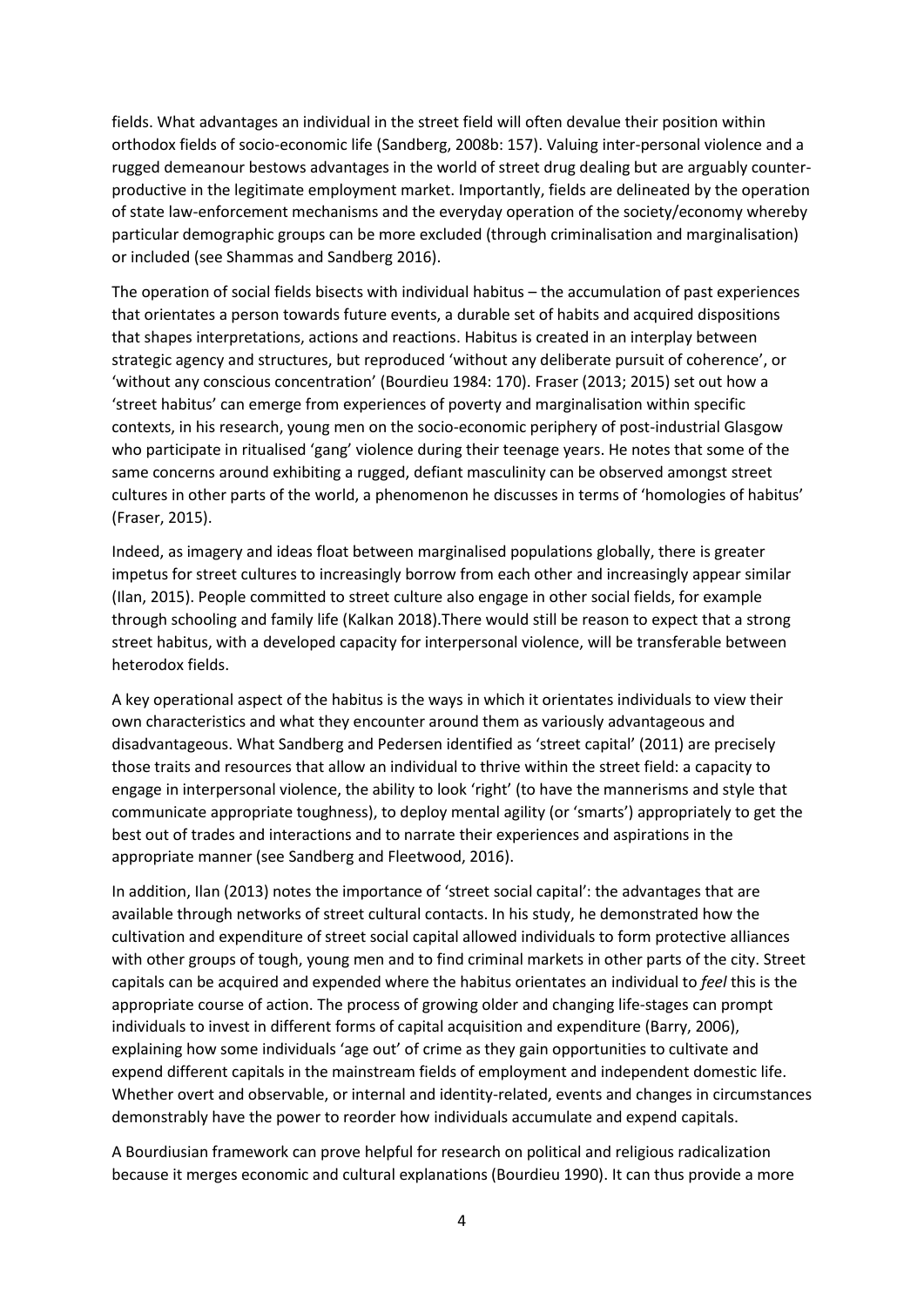nuanced, multi-faceted and dynamic understanding than those exclusively focused on ideology, geopolitics or aggression. Cultural ideas such as violent jihad – or street culture (Sandberg 2008a) will always relate and be embedded in a concrete material context, but this socio-economic foundation does not entirely determine their nature. The ideas may be more, less or in no way oppositional to more mainstream western ways of being. Marginalized and radicalised networks/individuals act with agency but at the same time are restricted by dominant structures in contemporary social fields of power (see Bourdieu, 1990). In part the existence of capitals allows for this agency in both street and jihadi fields. These capitals are forms of power only within heterodox fields and are relational and situational, but fundamentally embodied and based on early socialization and common experiences (Bourdieu 1977; 1990).

Marginalized groups, like any other, have practical rationality and act to generate what they understand to be profit and social status, with the capitals available to them and within the areas of social life they feel such capitals will yield dividends. Such opportunities are by their nature limited, and whilst based on locally specific factors (e.g. particular configurations of poverty and racism), they have a tendency to share characteristics more broadly. In other words, exclusion from 'mainstream' fields of socio-economic life play roles in the development of both street and jihadi fields. This does not make social and economic marginalization the sole explanation for radicalization or violent street culture (most living under similar conditions do not become either gangsters or jihadists), but it is within this context and responding to these structural conditions that radicalization in the west now appears to be increasingly occurring.

Bourdieu's framework offers a way of understanding the interplay of culture, ideology and socioeconomics in a manner that can explain both broader trends and individual careers in contemporary terrorism. This moves beyond existing strain theories of terrorism (Agnew, 2010) that operate at a macro geo-political level with ideology more central to explanations of motivation. We use Bourdieu's theories and more particularly recent developments in Bourdieusian criminology to shed light on the move from the street violence, drug use and petty crime to international violent jihadism. We deliberately avoid debates about the numbers of individuals from street culture gone jihadist and of the ideological implications of faith and religion. Rather, our aim is to provide a framework that makes sense of how notable individuals seem to have radically altered their modes of being and to understand how they could move from relatively petty criminality to murderous violence with divergent ideological underpinnings, within a relatively short timeframe.

Two case studies were selected for this purpose, each of which was high profile and definite, ensuring that sufficient publicly available information was available, and the facts reasonably uncontested. The paper relies on the availability of high quality, book-length journalistic treatments of the individuals at the centre of our case studies: Robert Verkaik (2016) chronicled Mohammed Emwazi's life, journey to Syria and brutal violence. Erlend Ofte Arntsen (2016) similarly described the groups of friends in Fredrikstad, Norway that ended up as foreign fighters in Syria. Their stories confound simplistic radicalisation narratives, and indeed typical accounts of marginalised, ethnic minority youth.

# **Street Capital**

Bourdieu (1984) describes how taste, practices and preferences can operate to create different hierarchies. Street capital builds on this idea and describes the competencies and skills that provide status in what is often described as street culture (see e.g. Bourgois 2003). The concept explains how individuals might deploy what they perceive of as their own advantageous traits in a subculture of crime, violence and street style when faced with social and/or economic exclusion. The concept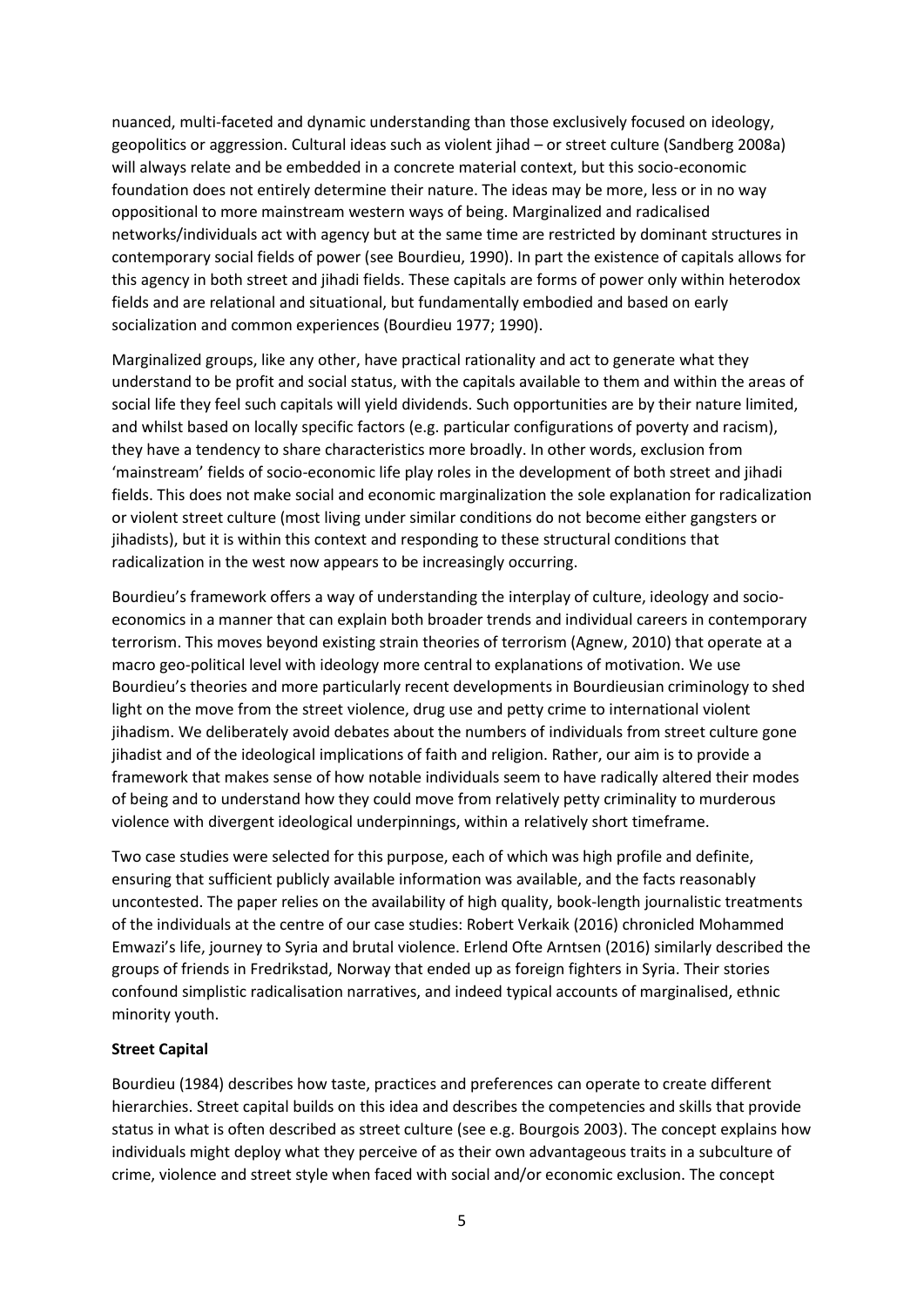recognises that what is valued by particular groups can vary and is impacted by the operation of social structure (see similarly Jensen 2006). Decades of research has revealed how the street can be an arena for empowerment, status and alternative recognition (Ilan 2015). Below we explore how this has occurred in our case studies, constituting a first step in a journey from street culture to violent jihadism.

A young man of middle-eastern ethnicity wears a stony face and fashionable flat-peaked, baseball cap. This is a photograph of Mohammed Emwazi, reputedly from his time as a university student that adorns multiple media stories reporting on his transition into 'Jihadi John'. His story reveals a young man who once took solace in drug taking, street crime and rap music before finding international notoriety as a violent jihadi (Verkaik 2016). Emwazi was the child of a Bedoon family that had fled Kuwait to settle in the UK. Membership of this group meant that his family had been subject to various degrees of state and other persecution and thus his life began with an inherited experience of marginalisation. This must, however, be tempered by the fact that his family were able to find a secure existence in London, where Mohammed was able to be educated to university level. His experience is thus not typical of the inner-city poverty that is often associated with street culture. The specific factors that can constitute experiences of marginalization can vary however (Ilan 2015), and thus so too can motivations for an individual to become encultured into different varieties of street culture.

Emwazi as a young teenager was small for his age and was frequently bullied. He was also coming to view himself as part of a faith persecuted and oppressed by the war on terror. At this point, his perceived marginalisation seemed to translate into a fascination with street culture: an admiration for the music and style of US rappers, a penchant for cannabis, alcohol, 'hanging around' and casual violence: 'Emawazi had turned his back on his religion, detached himself from his Muslim upbringing and embraced a destructive teenage lifestyle' (Verkaik 2016: 13). He is described as participating in 'gang' activity and certainly could not be viewed as adhering to his faith. Instead, it is arguable that Emwazi took solace from and invested in a 'gangsta' persona both to refute a potentially 'weak' image and to challenge the mores of a culture that was seemingly heaping suspicion on young Asian men. In this context, dedication to the heady thrills of street life, the willingness to deploy violence at the slightest provocation and the cultivation of an appropriately tough and unpredictable persona can constitute the accumulation of street capital that could be deployed in a number of ways to advantage him amongst his peers.

There are homologies in the case of Sammiulla Khan, Abo Edelbijev and Torleif Angel Sanchez Hammer, all born in 1991. Khan was the son of a Norwegian-Pakistani criminal drug abuser once convicted of murder. He was thus socialized into crime and substance use early. Failing at school, and limited by his family background from attempting various mainstream endeavours – he was nevertheless well placed to thrive within street culture. Edelbijev came to Norway from Chechnya with his family in 2002. He followed his father's interest in weight lifting, and later got interested in Thai boxing and other martial arts. His war-zone background might have given him 'street cred', but it was his physical competencies and abilities to fight that gave him capital within a street field that venerates violent potential. When asked by his parents why he travelled to Syria he explained that it was because he felt rejected and without prospects in Norway (Arntsen 2016: 226).

Hammer was the son of a poorly integrated immigrant from the Philippines. He lost his Norwegian father early and got involved in extensive drug dealing and taking. He lacked the fighting skills of Edelbijev or the family background of Khan to draw on when entering the street world. For a time drug dealing and being able to use his mother's apartment as a place to hang out gave him a certain position among friends in Fredrikstad. With time, a conversion first to Islam and then engagement in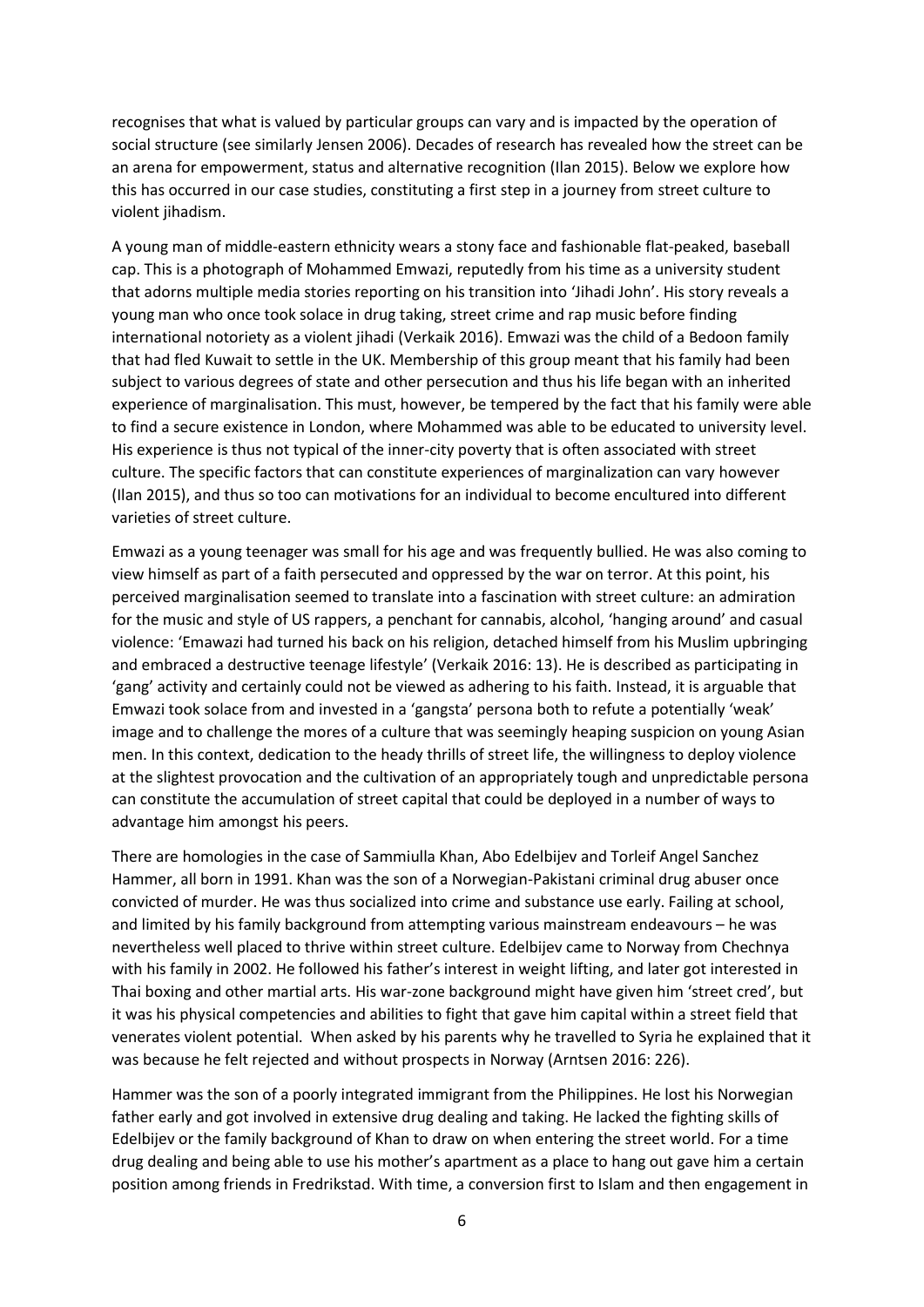violent jihadism gave him the sense of belonging he seems to have missed his entire life (Arntsen 2016).

While having very different backgrounds and interests the three became good friends and spent their adolescence hanging out together. In the beginning they shared interest in girls, partying and internet conspiracy theories. Each of them possessed traits that initially could provide them with advantages within the street field. What have been described as 'angry young men' (Sageman, 2007) and/or 'misfits' (Nesser, 2015) can perceive there to be a lot on offer from participation in jihadi groups:

'Just like the criminal gangs of which they used to be members, jihadist groups offered power, violence, adventure and adrenaline, a strong identity, and – not least – a sense of rebellion and being anti-establishment' (Basra, Neumann and Brunner, 2016: 24).

Both UK and Norwegian case studies demonstrate the extent to which these street turned politicoreligious criminals developed traits that were responses to their particular experiences of marginalisation. The cultivation of these traits requires 'investment' – both practical and psychic. In street culture it is not enough that violence be embodied and signified through demeanour and attitude (although this is important) – the capabilities to effectively dispense the violence are necessary too. Similarly, the daring to commit the criminal act is not sufficient, criminal competencies are important. Young men possessed of these traits are not simply advantaged as street criminals but possess embodied capacities of high value to jihadi groups. For the young men themselves, this means that their investments are not wasted, but transferred into a different arena where they retain value.

As Basra, Neumann and Brunner (2016: 35) note, these are young men with practised abilities and competencies that are not necessarily easy to cultivate in a short space of time: evading the gaze of law enforcement, access to weapons and the lived/embodied experience of violence (something very different to the appreciation of it as a tool in the abstract). Finally, that an aspect of street capital is the ability to look appropriately tough as well as on trend in terms of streetwear fashion, vests those with a stock of it with additional appeal to jihadist recruiters – such individuals can actively attract a wider cohort of young people which might make additional recruitment easier yet.

# **Street social capital**

The recruitment of street-competent individuals does not take place in a vacuum but draws on, and can occur through, organically existing networks of friendship and acquaintance within the street field. These are not simply part of a landscape of sociability but are themselves a source of 'capital' for those to whom they bestow benefits. Bourdieu defines social capital as 'the aggregate of the actual or potential resources which are linked to possession of a durable network of more or less institutionalized relationships of mutual acquaintance or recognition' (Bourdieu 1986: 248). In the context of marginalised young men involved in street culture, this can comprise of other tough young men who can be called upon to boost numbers in the case of conflicts, or banks of contacts who can facilitate access to criminal markets (Ilan, 2013). Street friendship dynamics and the advantages bestowed by street networks facilitate the transition from street culture to violent jihadism.

Both street and jihadist groups offer solidarity and a sense of brotherhood, sometimes occupying affective spaces that might otherwise fill with despair. Emwazi's eventual recruitment into ISIS was the ultimate outcome of his relationship with men, some years older than him, who had become involved in overseas politico-religious violence. His local scene is described as having evolved from a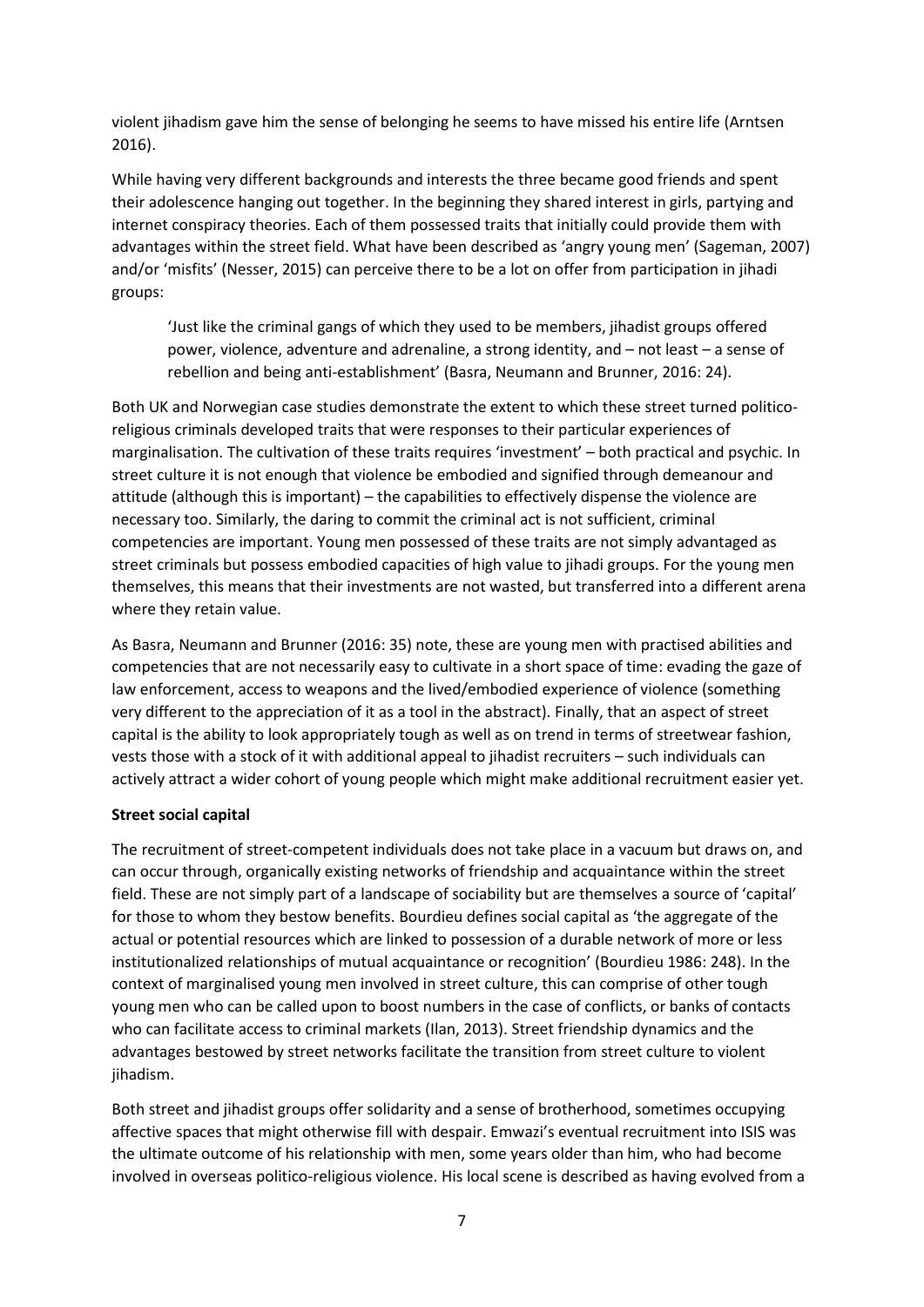more typical street 'gang' into an ideologically orientated grouping that could self-finance through robbery and send members abroad to fight (Verkaik 2016). Emwazi identified with the street mythologies of leading members of that set, and was impressed by photographs of them wielding weapons while fighting in Somalia and their tales of derring-do evading the security services in Britain. In such a way: 'jihad [was given] a "gangsta" context which made it feel both exciting and worthwhile' (Verkaik 2016: 34). Emwazi was thus not just presented with the opportunity to join a movement that resonated with his existing orientation, but to mix in the company of men he admired – that were both of the street and transcendent of it.

Arntsen's (2016) account of the Norwegian case, also shows how street networks are important for recruitment. In the months leading up to the departure of Khan and Edelbijev to Syria in September 2013, the three friends discussed tactics. Khan was the most eager to travel while Edelbijev and especially Hammer seemed more hesitant. Hammer argued that they could do good in Norway collecting money for, and promoting the cause. Edelbijev was persuaded that he did not need parental permission to fight by a fatwa forwarded to him by Khan, convincing him that his obligations to God were more important than those to family (Arntsen 2016: 208). Hammer, however, remained in Norway and was forced to endure both unemployment and the absence of his close friends. They kept in regular contact via the internet.

Hammer's exposure to Islam was through his friendship group not his family. The participation of Khan and Edelbijev in violent jihad, and their travels to Syria impressed on him the extent to which he was left out, and arguably created a strong impetus for him to follow them over. Whether he was as committed to the ideology or the adventure is an open question but in total seven people from the same street in Fredrikstad became foreign fighters in Syria (Arntsen 2016). Those who went first constantly encouraged friends at home to join them and assisted in practical arrangements. For some, travelling to Syria was a way to catch up and share experiences with their good friends. Street culture tends to ask its adherents to show ultimate loyalty to their peer group, and there is cause to conclude that the individuals who travelled saw themselves as being able to participate in an opportunity opened up through their friendships.

Nesser (2015) shows how well-established networks of jihadists are crucial to understanding radicalization and the enactment of terrorist plots. In the Emwazi case, he was guided toward violent jihad by the older men he had befriended who themselves were connected to overseas organisations. The same can be said of the Fredrikstad trio who developed friendship links with those who in turn had their connections abroad. For Nesser (2015) such networks are particularly adept at catching 'drifters', the most populous of the recruit-typology groups he identifies. Friendship groups become the spaces in which violence can be valorised and ideologies praised. They serve thus to hold and indeed bolster the commitment of group members seeming to waiver. For individuals to constitute a source of street capital for their friends, they must demonstrate willingness to be appropriately violent – a trait that serves the interests of jihadi groups. The desire not just to avail of opportunities made available through friendship but to be a useful contact (in turn generating street capital through building a reputation) sustains systems of street social capital (Ilan 2013). This has clear echoes in the group processes of jihadi recruitment.

# **Street Habitus**

For Bourdieu habitus is a 'system of durable, transposable dispositions' that orientates individuals towards practice (Bourdieu 1990: 53). A street habitus thus constitutes a range of bodily postures, modes of speech, ways of interpreting the world and patterns of 'instinctive' behaviours that both mark people as marginalised and make crime and violence seem like appropriate reactions to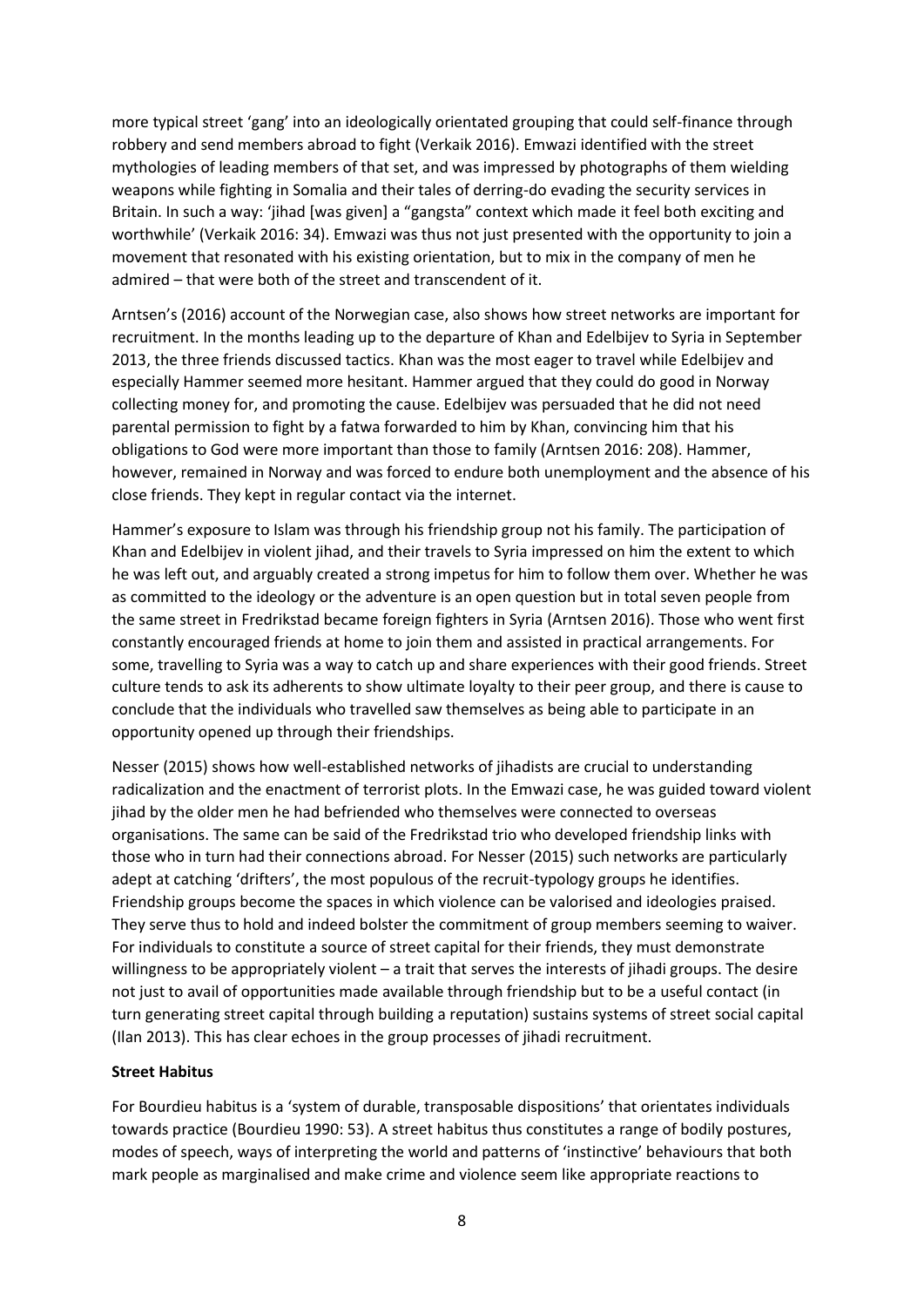particular situations (Fraser 2013; 2015). Since the habitus is the product of accrued experience and operates at a pre-conscious level, the ways of being and modes of behaviour it facilitates are difficult to consciously 'perform' (or 'put on').

Of course, individuals tend to operate across different fields (Bourdieu 2005) and a street habitus should not be understood as ordering every aspect of an individual's life towards an absolutely street orientation. There are degrees, contexts and of course notions of agency that are important. The concept does, however, deftly describe some of the currents operating below the level of conscious agency. The embodiment of violent potential and ability to readily deploy violence are often components of the street habitus (Ilan, 2015) and can thus constitute a key resource within contexts that operate outside of the operation of legal regulation. Where a violent habitus must thus be 'grown' as opposed to 'selected', it becomes clear that street cultural individuals offer an attractive proposition to jihadi recruiters as individuals whose dispositions can be put to work immediately (see Basra, Neumann and Brunner, 2016).

Usefully, the concept of street habitus allows for an understanding of the particular nature of the conversion to Islam that has been noted in the context of the latest wave of recruits. Cottee (2016a) describes this as: 'a sort of radicalization lite, where self-identity, not behavior, becomes the relevant transformational measure'. Crone (2016) emphasizes how recent processes of radicalization are fundamentally embodied, pointing out how recent jihadists seems to be acquainted with violence before entering into politico-religious radicalization. Indeed, such accounts point to an uptake of a jihadi narrative on top of more durable dispositions and patterns of behaviour more commonly associated with criminality and street culture. Recruits are able to retain many of their existing ways of being within a new context of politico-religious violence where these produce a further asset to recruiters: 'street cool', a potent set of symbols that can be used to boost the popularity of 'brands' to a youth market (see Ilan, 2015).

The links between the overrun of street habitus into the world of jihadi violence are evidenced by Verkaik's (2016) accounts of those within the wider network in which Emwazi was embedded. They were arrested for being drunk and disorderly on their flight to Tanzania from which they were due to continue to a life of sober combat on behalf of al-Shaabab (Verkaik 2016: 71). Similarly, some of the young men who participated in the 2016 terror attacks in Paris and Nice had persisted with deeply hedonistic 'party' lifestyles (a noted facet of street culture) until close to their infamous acts of violence (Cottee, 2016a, 2016b). Upon arrival in Syria, street cultural tropes around the reverence of consumer culture and luxury, casual violence and the projection of a sense of mastery and control could continue and indeed flourish.

Much like Emwazi and his network the three Fredrikstad fighters were noted for a fondness of marijuana, gaming and the adoption of street fashion and slang. They too began to intersperse this mode of speech with Arabic as their interests in Islam and jihad grew. For the Fredrikstad network, their earlier experiences of conflict and violence over time can be understood to have sedimented into a street habitus. The prospect of transposing this way of being into the context of the war in Syria offered the exciting possibility of affirming their street masculinities within a context that seemed heroic. The Fredrikstad friends a number of scams to secure the funds to travel to Syria, breaching several Islamic rules. They maxed out credit cards, obtained cheap mobile phones by signing up for long contracts, and even secured a student loan before absconding from their debts to Syria. They justified this by reasoning that their victims were not Muslim and that their actions were beneficial to their cause (Artnsen, 2016: 212). Meanwhile Verkaik (2016) describes how young men from Emwazi's wider network had undertaken similar practices with similar justifications. Arguably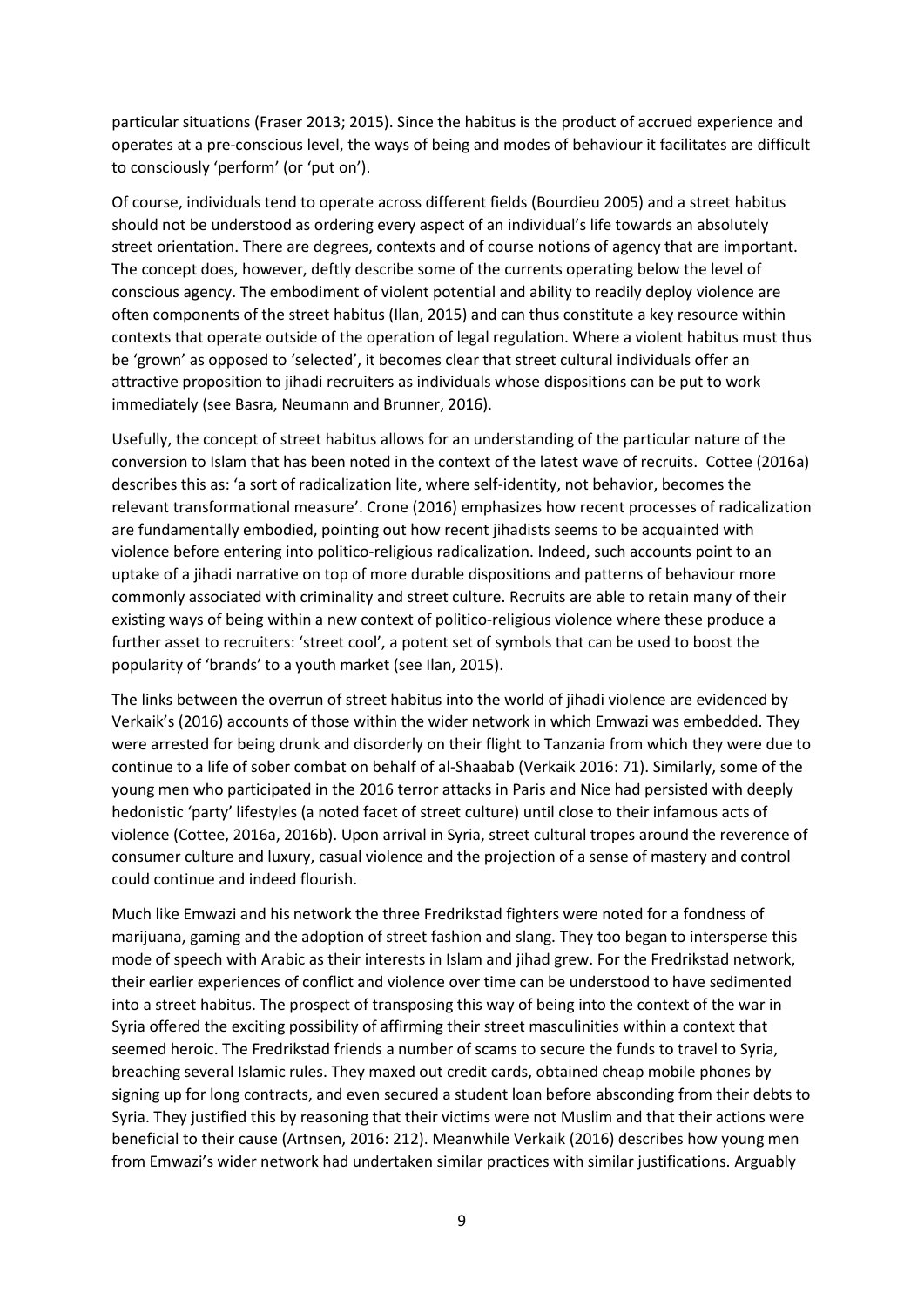their familiarity and comfort with breaking the law and social convention to obtain what they deem important stemmed from their street habitus, but could serve a new agenda.

Religious conversion has been theorised as a transformative process that encapsulates a pedagogic imprint on the habitus (Shilling and Mellor 2010). As such, the persistence of a pre-conversion habitus into a new religious identity merits examination. A striking component of the Norwegian's conversion was the sincerity and religious devotion they suddenly seemed to exhibit. The change was most dramatic for Hammer who lacked Muslim family. At first, he claimed that conversion changed his behaviour, texting a friend: 'I used to be the worst criminal, not long ago, until I found the light' (Arntsen 2016: 129). Habitus, however, often has the connotation of inertia, whereby early experiences and socialisation tend to influence life trajectories (Bourdieu, 1990: 54). The stated desire to behave differently butts up against years of patterned orientations. Leaving their street lives behind was difficult for the three friends.

Although they seemed to try hard, their embodied habitus seemed to draw them back towards the street. Hammer sometimes drank and partied heavily whilst other times he refused to celebrate his birthday stating that it would go against his new Muslim beliefs (Arntsen 2016: 227). This ongoing struggle between their different cultural influences can be seen in the messages they sent each other. Before going to Syria, Edelbijev wrote to Khan: 'If there is a khalifa (caliphate) I hope I go. "Fuck" this illusion of a world brother' (Arntsen 2016: 205), combining religious references (brother, caliphate), references to Internet-based conspiracy theories ('illusion') and the street ('fuck' in English) in two short sentences. Khan replied that he did not want to die in a hospital and instead wanted a proud death, reflecting how the machismo of street culture can dovetail with jihadi ideas.

Khan continuously shared photographs of himself posing with weapons 'gangsta-style' on social media – seemingly performing identity work that bridges his former identity with his new aspirations of becoming a jihadist warrior. Drawing on Bauman (2000) Cottee (2016a) notes, that the gangstajihadi persona is the product of flows between the two identities. The street habitus is transposed, not transformed. Emwazi was said to have become increasingly cold, vicious and violent in the warzone context (Verbaik 2016). Here, the field of politico-religious war served to allow him to present the traits of exaggerated cruelty that the street tends to more rhetorically celebrate than practically deploy. Whilst the accounts of the Norwegian friends suggest that they did not revel in sadism to the same extent, they variously fought with heavy or specialist weaponry, whilst showing support for decapitation.

Street habitus is tightly linked to street capital in explaining why individuals with a background in 'ordinary' crime, violence and drug use become jihadists, the inertia of habitus can also help explain why they do not change more once joined. It seems newly radicalized individuals from street culture retain much of their old street style, and old street practices while committed to a politico-religious violence. Indeed the kinds of 'jihadi cool' noted by Cottee (2015) arguably draw on these tropes and allow groups like ISIS to circulate messages and images that draw simultaneously on piety and street culture. Fraser's (2015) notion of 'homologies of habitus' notes the similarities in what is valued amongst tough, masculinist cultures of marginalisation across different global contexts. The language of the street field (Sandberg and Fleetwood 2016) fuses with that of international jihadism, emphasizing the gloriousness of violence and death, fatalism, Arabic expressions and machismo. The new life in Syria could deliver what their street habitus guided them to seek: a close fellowship of young men engaged in exciting and daring activities.

# **Street Field**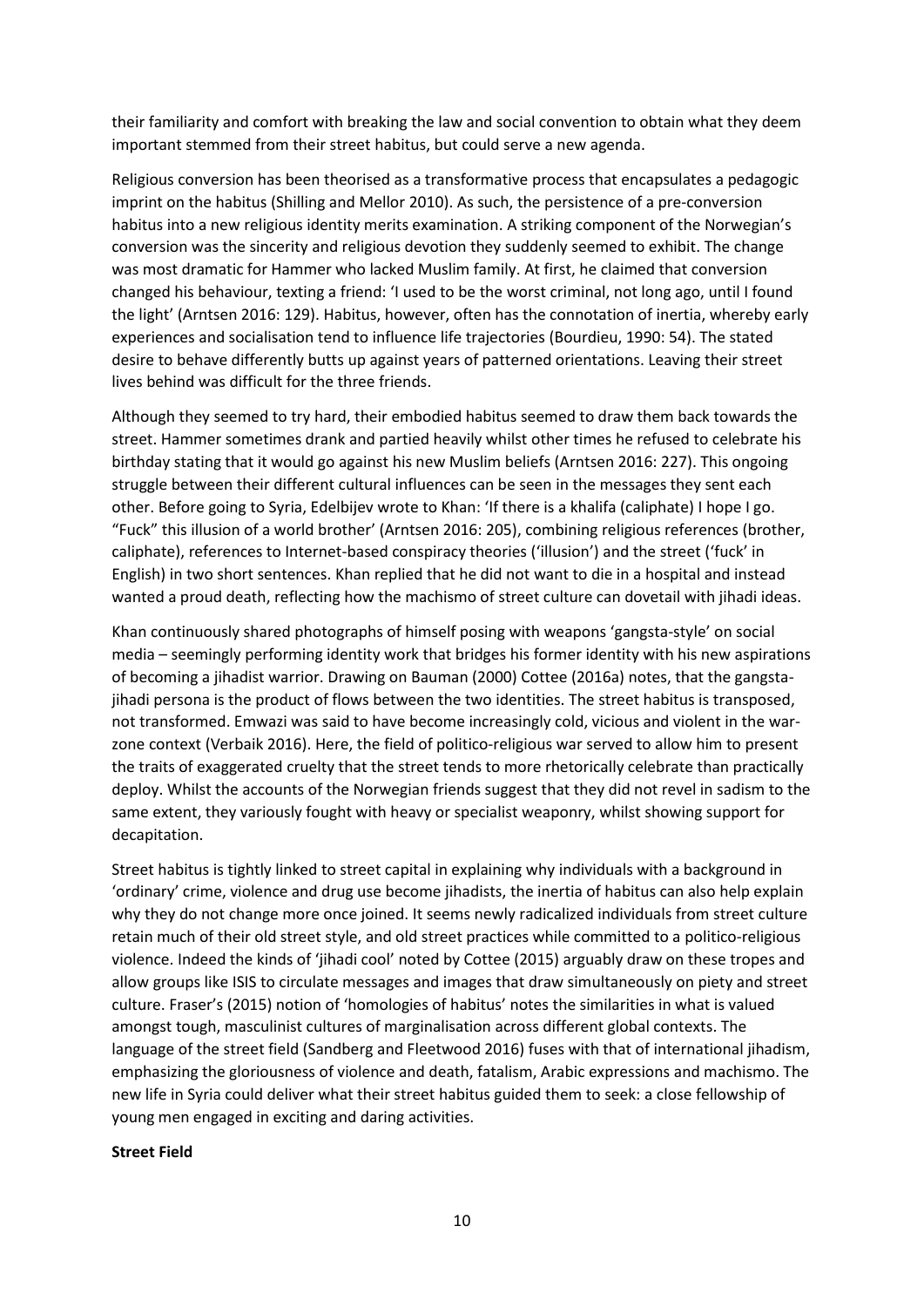Bourdieu (1993) defined 'field' as the arena in which individuals struggle for position. Fields embody the logic and rules that give capitals their value (Bourdieu and Wacquant 1992) and they both house and continuously shape the habitus (see Swartz 1997; Hanks 2005). Every individual exists within multiple fields (e.g. the fields of education, employment, religious devotion, consumerism etc.). Fields, moreover, are positioned in relation to each other with the field of power (politics) imposing a master order. Those who feel that they cannot thrive within mainstream fields may instead invest themselves in struggles in 'heterodox' fields – those that run contrary to the grain of the field of power. Shammas and Sandberg (2016) developed the notion of the street field within which deviant acts and embodying street culture enable individuals to gain stature. Importantly, they argue that state action (in particular the creation and enforcement of the law) delineates the street field by causing individuals to feel that their interests would be best served by investments outside of mainstream life. Socio-economic marginalization can operate in a similar manner.

In the UK case, Verkaik (2016) reports that experiences of xenophobia and negative interactions with the security services served to cement young men first into street and later jihadi fields. The journalist shared the story of a group from North London (at least one of which was linked to Emwazi's network) – who first had to learn to fight simply to secure a place on the street, but then faced post-9/11 a more confusing state of affairs where, despite their British street accents, they were forced to somehow prove their loyalty and authenticity. They reported manipulation and intimidation tactics on the part of the British security services who would bombard them with accusations and threats. They faced travel bans, perceived harassment and had their families drawn into these desperately uncomfortable ordeals: 'it was hardly any wonder that they found it easier to simply disengage from mainstream society…' (Verkaik 2016: 67). The consequence of intense and visceral feelings of exclusion – whether imposed by racist bullies in the park or overbearing security officers serve to convince the targets that they have no chance within mainstream fields and that if they are to invest their energies to advance, this would only be a reasonable possibility within 'outlaw', heterodox fields.

In the Norwegian case experiences of security forces and xenophobia seemed to be less important. Rather, their increasing religious commitment seemed born of a genuine awakening and a sense of having 'grown out' or gotten tired of street life. Nevertheless, their experiences of more typical socio-economic marginalization would seem to have viscerally impressed on them their distance from the mainstream fields of education and employment and they felt that they would need to cultivate a sense of belonging elsewhere.

These cases serve to illustrate the resonances between heterodox fields that can appear very different: the materialist and hedonistic street and religious, ascetic politico-religious combat. That similar traits and characteristics can serve individuals well within both, however, indicates the extent to which they have running against the grain of mainstream life in common. The move from the street to jihad is not so improbable when viewed through this lens. Indeed, jihad is open to be perceived by street cultural adherents as a more 'mature' and 'fulfilling' field of struggle in which to invest energy. Evidently also, many Western jihadists have experienced state violence as a consequence of engagement in both 'ordinary' crime and jihadist milieus, and state responses to both fields have served to more forcefully delineate and funnel individuals into them (Crone 2016; Walklate and Mythen 2016). Both dressing in street style and sporting the styles of religious Islamic devotion can attract the attention of the authorities – although both styles are also adopted by the law-abiding. There is a racial element to these visual practices of exclusion, moreover, where it is ethnic minorities that tend to be targeted in the campaigns against both fields. The resonances between the fields are strengthened by the criminalization of a wide variety of acts as precursors to, or supportive of terrorism – whereby those who are politico-religious can be subject to a criminalizing gaze in a manner previously more associated with street populations.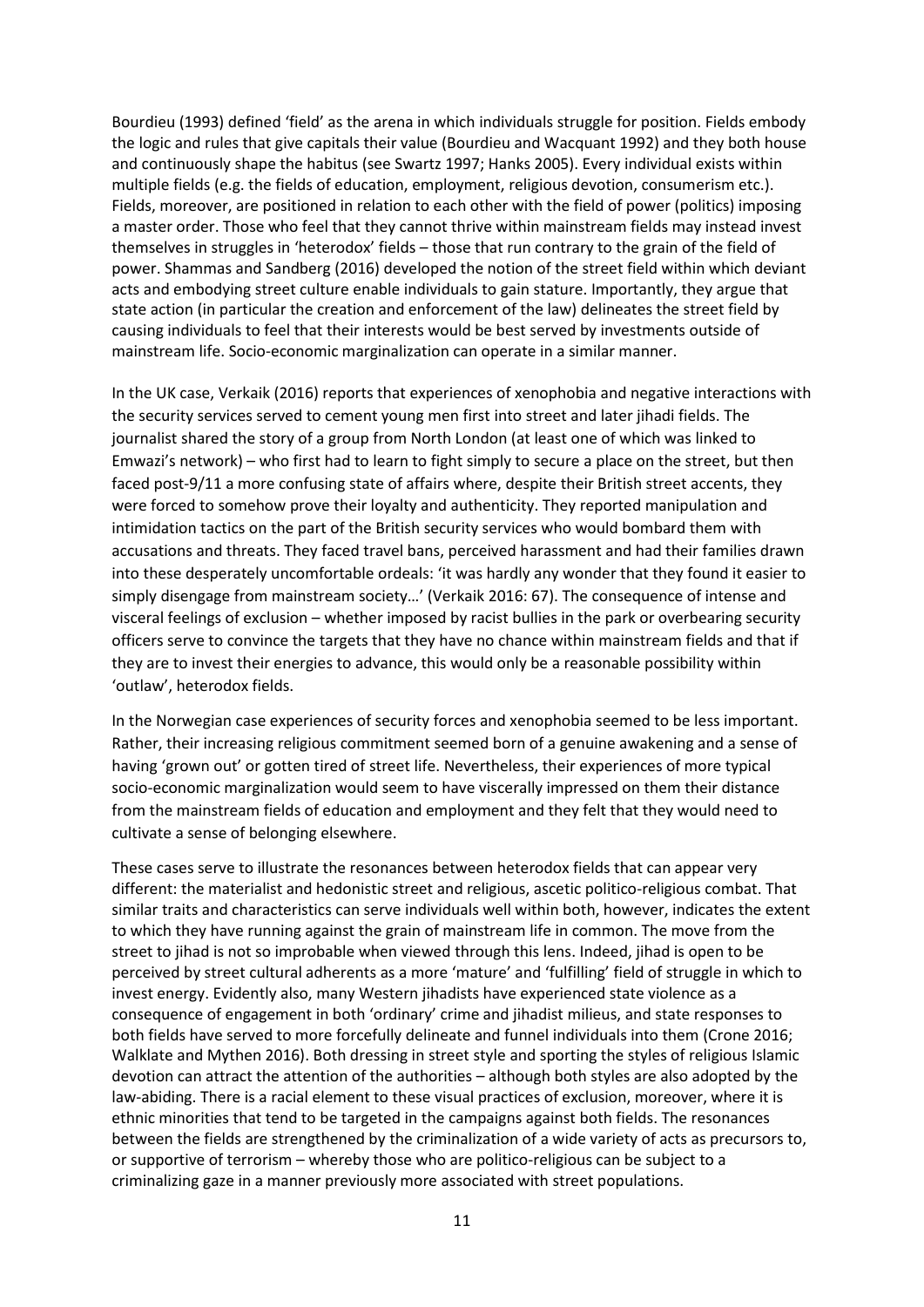The resonances between the street and politico-religious fields furthermore accounts for the hybrid styles and practices earlier noted, where some of those fighting for groups such as ISIS engage in a range of behaviours prohibited by Islam: consuming intoxicants and participating in secular, street violence. It also explains the kinds of 'jihadi cool' noted earlier including styles of rap music (though music is forbidden in strict Salafism) and videos and video games that have more visually in common with western action genres than Islamic culture (Barbara 2015). Sartorial features are shared between the two fields, where kufiyahs, camouflage, beards, baggy trousers, sunglasses, all - terrain vehicles, automatic weapons, baseball caps, US gang-style poses and t-shirts become part of a visual grammar common to groups across both.

#### **Conclusion**

In a research field dominated by political science and religious studies, Bourdieusian criminology offers a distinct understanding of the processes that occur when criminology's 'usual suspects' (drug users and street criminals) turn political or religious extremist . In this paper, we have shown how this perspective allows for an understanding of what occurs in recent shifts from street culture to politico-religious criminality: between a 'gangster' and violent jihadist identity. The connections between 'conventional' street criminality and extremist political violence are of course not restricted to jihadism. Particular Northern Irish paramilitaries have been involved in practices that are more typical of criminal gangs (Guardian, 2003). More recently, a number of scholars have noted that certain politically violent organisations might be better categorised as street gang in nature (Pyrooz and Densley 2018; Valasik and Reid 2018; Reid and Valasik 2018). There is arguably however, a particular significance with jihadism given that IS has strategically reached out to those who may hold more of a street criminal identity (Andersen and Sandberg, 2018). In contemporary public and academic debates characterized by a false dichotomy between marginalization and politico-religious explanations of jihadi-violence, Bourdieu's work (e.g. 1977; 1990) offers a valuable theoretical synthesis. Capital, habitus and field are concepts that emphasize the interplay between ideology, socio-economic processes, social networks and the state. They can thus assist an understanding of the 'ambiguous and messy situations' that constitute contemporary western extremism (Walklate and Mythen 2016: 11).

Bourdieu's (1990) emphasis on practical rationality problematizes simplistic notions of radicalisation and the desire for self-sacrifice (Roy 2017). Individuals with street capital can 'reinvest' their competencies and skills in violent-jihadi milieu, where their embodied characteristics and orientations advantage them. In this way such individuals are not merely 'redeemed' through jihad but elevated in status amongst new and old peers, the importance of peer groups and networks retaining their value in the transition. Bourdieusian criminology furthermore allows for an understanding of the distinction made between behavioral and cognitive radicalization (see Vidino and Brandon 2012). The street habitus can be viewed as a 'pre-existing' habituation into practices of violence and threat – the cognitive justification of religious goals need only be overlaid onto it. In this way, it is furthermore less difficult to understand how the seemingly disparate fields of street culture and politico-religious struggle can share style and symbolism as well as soldiers and temperaments. Of course, stark contradictions exist between the secular, materialist and hedonistic worlds of street culture and the spiritually orientated, restrictive dictates of the violent jihadi ideologies. Our argument is that embodied characteristics and logics from the street field play a significant role in processes of contemporary radicalization in Europe.

#### **Acknowledgements**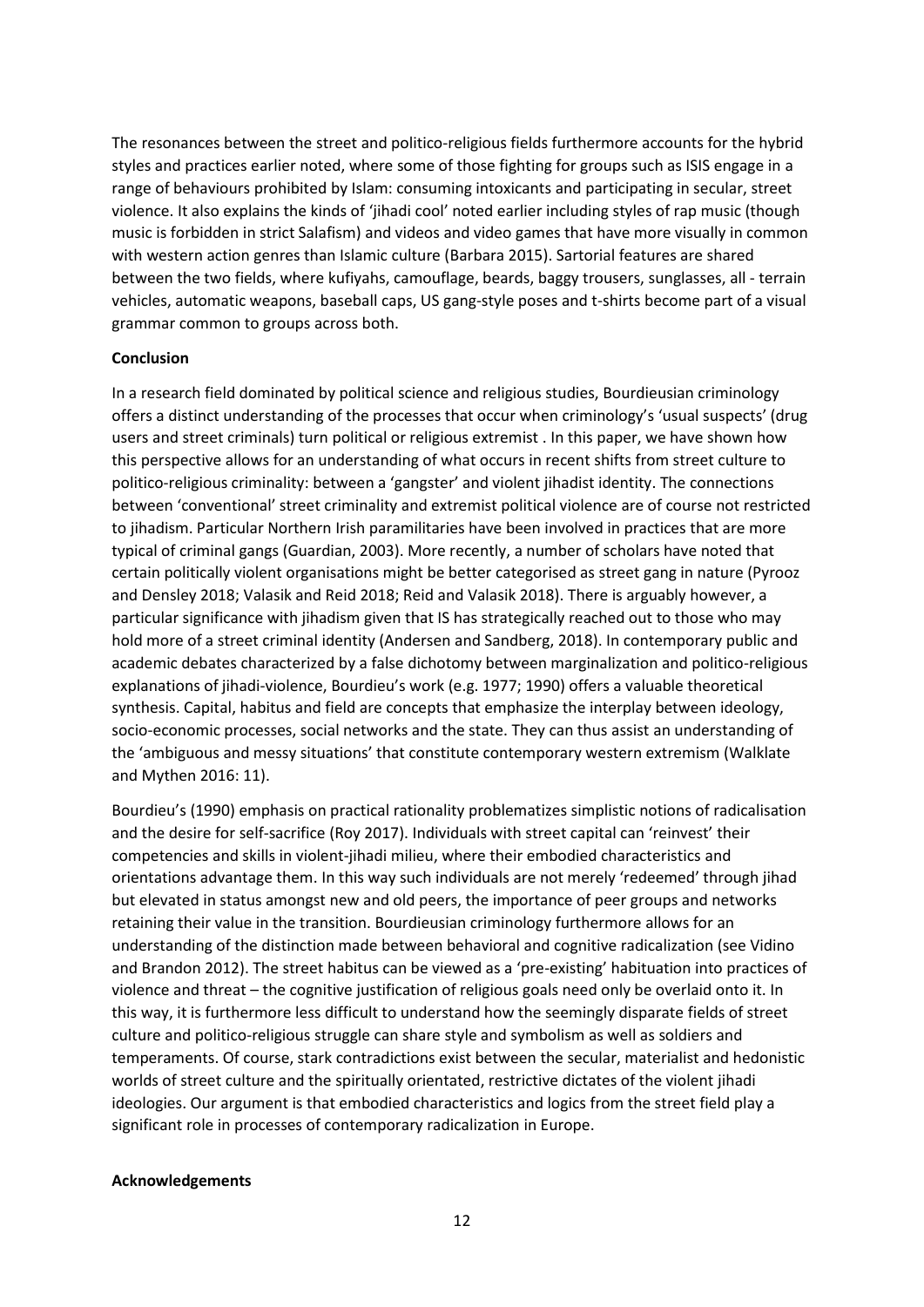The authors would like to thank Petter Nesser, Erlend Ofte Arntsen, Javier Argomaniz, Alexander Kupatadze, and the two anonymous reviewers for their generous help with this article.

#### **References**

Agnew, R (2010) A general strain theory of terrorism. *Theoretical Criminology* 14(2): 131-153.

- Andersen, JC and S Sandberg (2018). Islamic State Propaganda: Between social movement framing and subcultural provocation. Terrorism and Political Violence. Published online before print.
- Arntsen, EO (2016) *Fremmedkrigere. Fra en norsk småby til den islamske staten (IS)*. Oslo: Kagge Forlag.
- Bakker E (2006) *Jihadi terrorism in Europe. Their Characteristics and the circumstances in which they joined jihad: an exploratory study.* Netherlands Institute of International Relations: Cliengendal.
- Bakker E (2011) Characteristics of jihadi terrorist in Europe (2001-2009) In: Coolsaet R (edt) *Jihadi Terrorism and the Radicalisation Challenge. European and American Experiences.* Aldershot: Ashgate, 131-144
- Barbara F. (2015) Popjihadism: Why Young European Muslims are Joining the Islamic State. *Mediterranean Quarterly* 26(2): 5-20.
- Barry M (2006) *Youth offending in Transition: The search for social recognition*. Abingdon: Routledge.
- Basra R and Neumann PR (2016) Criminal Pasts, Terrorist Futures: European Jihadists and the New Crime-Terror Nexus. *Perspectives on Terrorism* 10(6): 25-40.
- Basra R, Neumann PR and Brunner C (2016) Criminal Pasts, Terrorist Futures: European Jihadists and the New Crime-Terror Nexus*. London: The International Centre for the Study of Radicalisation and Political Violence*.
- Bourdieu, P (1977) *Outline of a Theory of Practice* . Cambridge: Cambridge University Press.
- Bourdieu, P (1984) *Distinction*. *A social critique of the judgment of taste*. London: Routledge.
- Bourdieu, P (1986) The Forms of Capital. In Richardson, G. (ed.) *Handbook of Theory and Research for the Sociology of Education*, New York: Greenwood Press.
- Bourdieu, P (1990) *The Logic of Practice*. Stanford: Stanford University Press.

Bourdieu, P (1993) *The Field of Cultural Production*. Cambridge: Polity Press.Bourdieu P (2005) The political field, the social science field, and the journalistic field. In Benson R and Neveu E

- (eds) *Bourdieu and the Journalistic Field*. Cambridge: Polity Press, pp. 29–47.
- Bourdieu, P and Wacquant L (1992*) An Invitation to Reflexive Sociology*. Cambridge: Polity Press.
- Bourgois, P (2003) *In Search of Respect: Selling crack in El Barrio*. Cambridge: Cambridge University Press.
- Brauchler B (2004) Islamic Radicalism Online: The Moluccan Mission of the Laskar Jihad in Cyberspace. *The Australian Journal of Anthropology* 15(3): 267-285.
- Cottee S (2011) Jihadism as a Subcultural Response to Social Strain: Extending Marc Sageman's "Bunch of Guys" Thesis. *Terrorism and Political Violence* 23: 730-751.
- Cottee, S (2015) The Challenge of Jihadi Cool. *The Atlantic*. Available

at: [http://www.theatlantic.com/international/archive/2015/12/isis-jihadi-cool/421776/.](http://www.theatlantic.com/international/archive/2015/12/isis-jihadi-cool/421776/)

- Cottee, S (2016a) The Salvation Of Sinners And The Suicide Bomb. *Foreign Policy*. Available at: [http://foreignpolicy.com/2016/08/11/the-salvation-of-sinners-and-the-suicide-bomb-islam](http://foreignpolicy.com/2016/08/11/the-salvation-of-sinners-and-the-suicide-bomb-islam-crime-isis-conversion/)[crime-isis-conversion/](http://foreignpolicy.com/2016/08/11/the-salvation-of-sinners-and-the-suicide-bomb-islam-crime-isis-conversion/) .
- Cottee, S (2016b) Europes's Joint Smoking, Gay-Club Hopping Terrorists. *Foreign Policy.* Available at: [http://foreignpolicy.com/2016/04/13/the-joint-smoking-gay-club-hopping-terrorists-of](http://foreignpolicy.com/2016/04/13/the-joint-smoking-gay-club-hopping-terrorists-of-molenbeek-abdeslam-radicalization/)[molenbeek-abdeslam-radicalization/](http://foreignpolicy.com/2016/04/13/the-joint-smoking-gay-club-hopping-terrorists-of-molenbeek-abdeslam-radicalization/)
- Cottee, S and Hayward K (2011) Terrorist (E)Motives: The Existential Attractions of Terrorism. *Studies in Conflict and Terrorism* 34 (12): 963–986.
- Crone, M (2014) Religion and Violence: Governing Muslim Militancy through Aestetic Assemblages. *Millennium: Journal of International Studies*. 43(1): 291-307.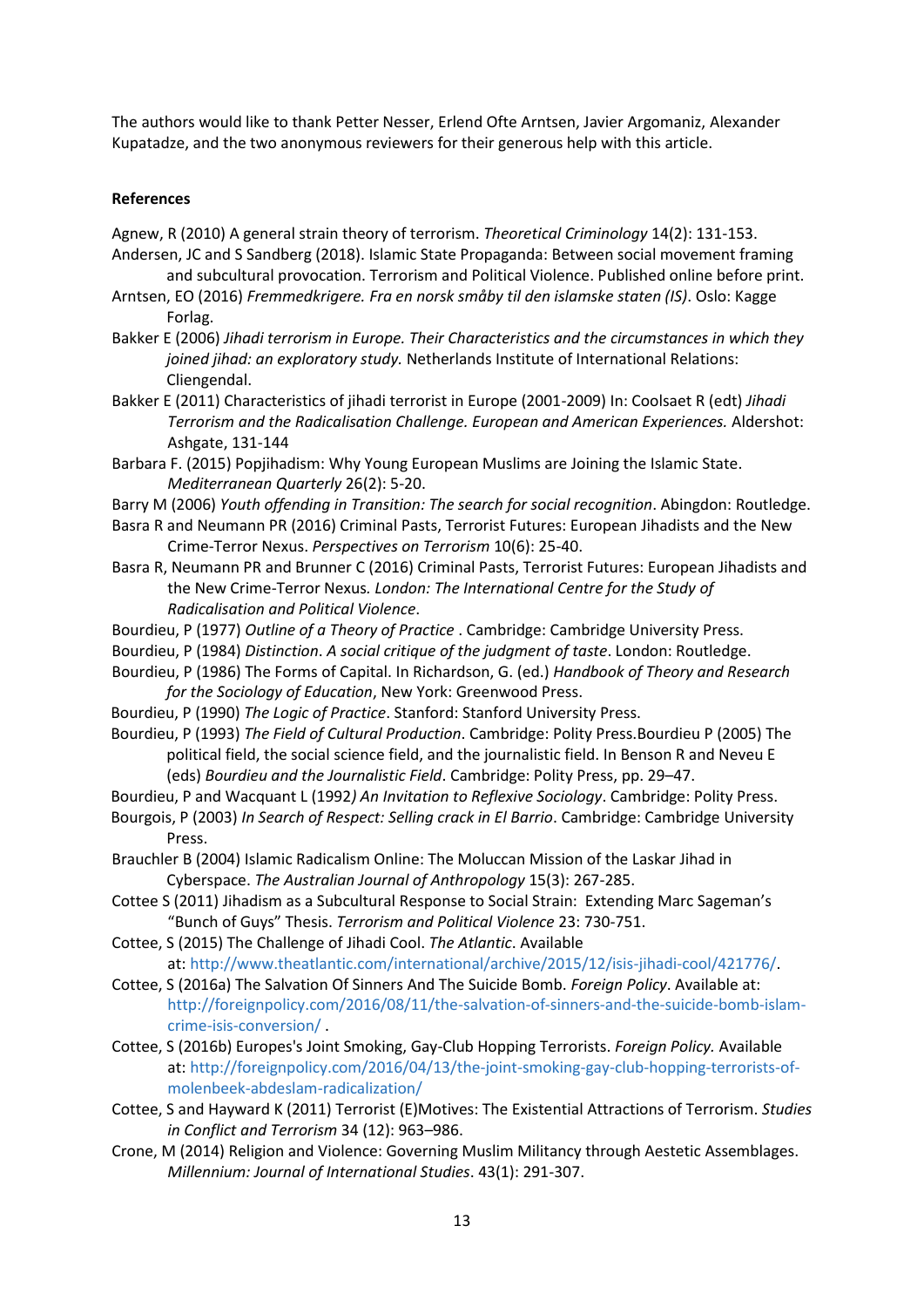- Crone, M (2016) Radicalization revisited: violence, politics and the skills of the body. *International affairs* 92(3): 587-604.
- Decker S and Pyrooz D (2011) Gangs, Terrorism, and Radicalization. *Journal of Strategic Security* 4(4): 151-166.
- Fleetwood J (2014) *Drug Mules: Women in the International Drug Trade*. London: Palgrave.
- Fraser A (2013) Street habitus: Gangs, territorialism and social change in Glasgow. *Journal of Youth Studies* 16(8): 970–985.
- Fraser A (2015) *Urban Legends: Gang Identity in the Post-Industrial City*. Oxford: Oxford University Press.
- Grundetjern H and Sandberg S (2012) Dealing with a gendered economy: Female drug dealers and street capital. *European Journal of Criminology* 9(6): s621–635.
- Hagedorn JM (2008) *A World of Gangs: Armed Young Men and Gangsta Culture*. Minneapolis: University of Minnesota.
- Hanks, WF (2005) Pierre Bourdieu and the practices of language. *The Annual Review of Anthropology* 34: 67-83.
- Hegghammer T (2009) The Hybridization of Jihadi Groups. *Current Trends in Islamist Ideology* 9: 26- 45
- Ilan J (2013) Street social capital in the liquid city. *Ethnography* 14(1): 3–24.
- Ilan J (2015) *Understanding Street Culture: Poverty, Crime, Youth, and Cool*. London: Palgrave.
- Jensen, S (2006) Rethinking subcultural capital. *Young*, *14*(3): 257-276.
- Kalkan, H (2018) Shababs. Gadekultur, gadens økonomi og respekt på Nørrebro. PhD-thesis. University of Copenhagen.
- Kjøk Å and Lia B (2001) Terrorism and oil an explosive mixture? A Survey of terrorist and rebel attacks on petroleum on infrastructure 1968-1999. Norwegian Defence Research Establishment.
- Lakhani, S. (2018). Extreme criminals: reconstructing ideas of criminality through extremist narratives. *Studies in Conflict & Terrorism*, Published online before print.
- Lombard K-J (2007) Gen E (Generation Extremist): The significance of youth culture and the new media in youth extremism. Recent advances in security technology 168-178
- Lombard, K. (2007) Gen E (Generation Extremist): The significance of youth culture and new media in youth extremism in Mendis, P., Lai, J. and Abbass, H. (eds.) *Recent Advances in Security Technology Proceedings of the 2007 RNSA Security Technology Conference*, Canberra : Australian Homeland Security Research Centre.
- Messerschmidt JW (1997) *Crime as structured action: Gender, race, class, and crime in the making*. London: SAGE Publications
- Moyle L and Coomber R (2016) Bourdieu on supply: Utilizing the 'theory of practice' to understand complexity and culpability in heroin and crack cocaine user-dealing. *European Journal of Criminolog*y. Published advance online, June, 2nd, doi:10.1177/1477370816652916
- Nesser P (2015) Islamist Terrorism in Europe: A History. London: Hurst & Company.
- PST (2016) Temarapport: Hvilken bakgrunn har personer som frekventerer ekstreme miljøer islamistiske miljøer i Norge før de blir radikalisert? *Politiets Sikkerhetstjeneste*.
- Prieur A (2018) Towards a criminology of structurally conditioned emotions: Combining Bourdieu's field theory and cultural criminology. *European Journal of Criminology*, *15*(3): 344-363.
- Pyrooz, D and Densley, J (2018) On public protest, violence, and street gangs. Society, 55(3), 229– 236.
- Qurashi, F. (2013), *British Muslim Radicalism*, Unpublished PhD Dissertation, Canterbury: University of Kent.
- Rabasa, A and Benard, C (2014). *Eurojihad*, Cambridge: Cambridge University Press.
- Reid, S E, and Valasik M (2018). [Ctrl+ ALT-RIGHT: reinterpreting our knowledge of white supremacy](https://scholar.google.com/scholar?oi=bibs&cluster=11460195780999166148&btnI=1&hl=en)  [groups through the lens of street gangs.](https://scholar.google.com/scholar?oi=bibs&cluster=11460195780999166148&btnI=1&hl=en) *Journal of Youth Studies*. Published online before print.